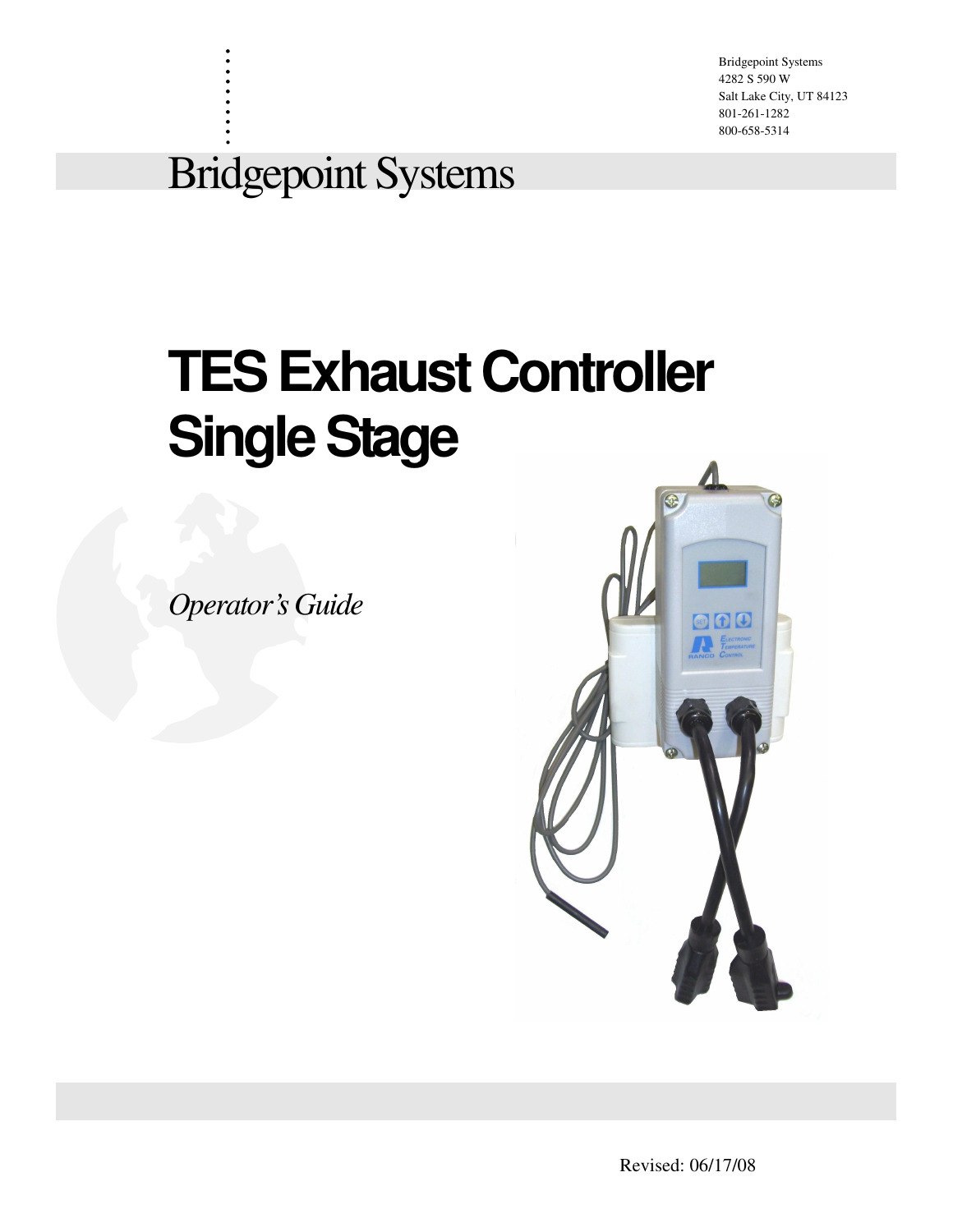## **Single Stage Thermostat Exhaust Control**

- 1) **Plug Module into wall outlet:** Male plug into wall outlet provides operating power to thermostat and fans. Bottom plastic stud provides stability.
- **2) Plug fan cords into one or both of the cord outlets on the module:** Total amp draw from fans connected to both outlets cannot exceed 15amps.
- 3) **Secure temperature probe in desired location**: Temperature sensor can be located up to 8 feet away from module.



Temperature Probe with 8 foot cord

- 4) **Press SET:** The display will show the current TEMPERATURE MODE setting, either "C" for Celsius or "F" for Fahrenheit. Use the UP ARROW or DOWN ARROW key to switch to the desired mode.
- 5) **Press SET again:** The display will show the current SET POINT temperature. The "S1" symbol will be blinking on & off to indicate the display is in the SET POINT MODE. The SET POINT is the low temperature at which the outlets will turn off after the room has cooled. Use the UP ARROW or DOWN ARROW key to switch to the desired SET POINT temperature.
- 6) **Press SET again:** The display will show the current DIFFERENTIAL setting. The "DIF 1" symbol will be blinking on & off to indicate the display is in the DIFFERENTIAL mode. The DIFFERENTIAL is the temperature differential between the SET POINT and the temperature at which the outlets will turn on

and turn on the fans to cool the room. Basically it sets the high temperature at which the outlets will turn on in the cooling mode. The SET POINT is the low temperature at which the outlets turn off. Use the UP ARROW or the DOWN ARROW to adjust the DIFFERENTIAL from 1 to 30 degrees. If the SET POINT is set at 74˚F and the DIFFERENTIAL is set at 5. The outlets will turn on at 79˚F and will turn off when the room temperature returns to 74˚F.

7) **Press SET again:** The display will show the current mode setting: It will show "C1" for COOLING MODE or "H1" for the HEATING MODE. Use the UP ARROW key or the DOWN ARROW key to display "C1" for the COOLING MODE.

(Our normal use is in the cooling mode. In the heating mode the differential setting is below the set point, meaning that the outlets will turn on when the room temperature is









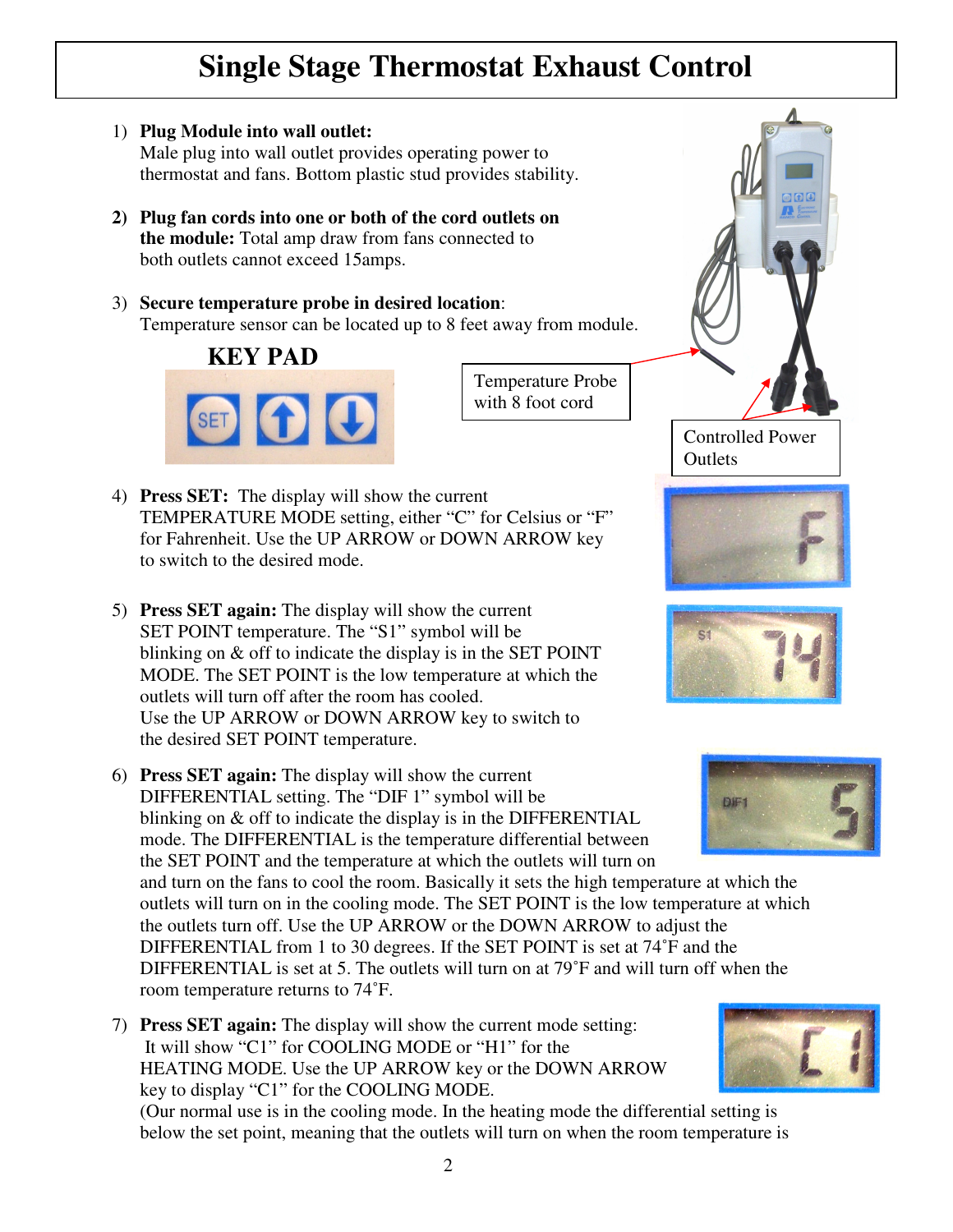cooler than the set point by the number of degrees at which the differential is set. If the set point is 74˚F and the differential is set at 5. The outlets will turn on when the room temperature reaches 69˚F. The outlets will turn off when the room temperature returns to 74˚F.)

8) **Press SET again** to end programming. (If no keys are pressed for a period of thirty seconds the unit will automatically end programming and any settings entered up to that point will be accepted.) The display will show the current room temperature.



Control will retain temperature settings even after power is disconnected.

• Keypad can be disabled and control settings locked by and moving Lockout Switch to the LOCK position. To access Lockout Switch disconnect power and remover four cover screws and open thermostat controller. Lockout switch is located on the inside of the cover about two inches above the bottom. To enable the keypad for programming move the switch back to the UNLOCK position.

Troubleshooting Error Messages:

| Display message<br>E1 | Description:<br>Appears when the UPARROW or DOWN ARROW key is<br>pressed when unit is not in the programming mode.<br>To correct: Stop pressing arrow key and press SET key to<br>move into programming mode. If this message appears<br>when no keys are pressed, replace the controller.                          |
|-----------------------|---------------------------------------------------------------------------------------------------------------------------------------------------------------------------------------------------------------------------------------------------------------------------------------------------------------------|
| E2                    | Appears if the control settings are not properly stored in<br>memory.<br><b>To correct:</b> Check all settings and correct as needed.                                                                                                                                                                               |
| EP                    | Appears when probe is open, shorted or sensing a<br>temperature that is out of its range. $(-20^{\circ}$ F to $140^{\circ}$ F)<br>To correct: Check to see if temperature is out of range. If<br>not, check probe for damage by comparing it to known<br>ambient temperature in its range. Replace probe if needed. |
| EE                    | Appears if the EEPROM data has been corrupted.<br><b>To correct:</b> Replace the controller.                                                                                                                                                                                                                        |
| CL                    | Appears if calibration mode has been entered.                                                                                                                                                                                                                                                                       |

**To correct:** Disconnect controller from power outlet for at least 5 seconds. Plug control unit back into power outlet. If the **CL** message still appears, replace the controller.